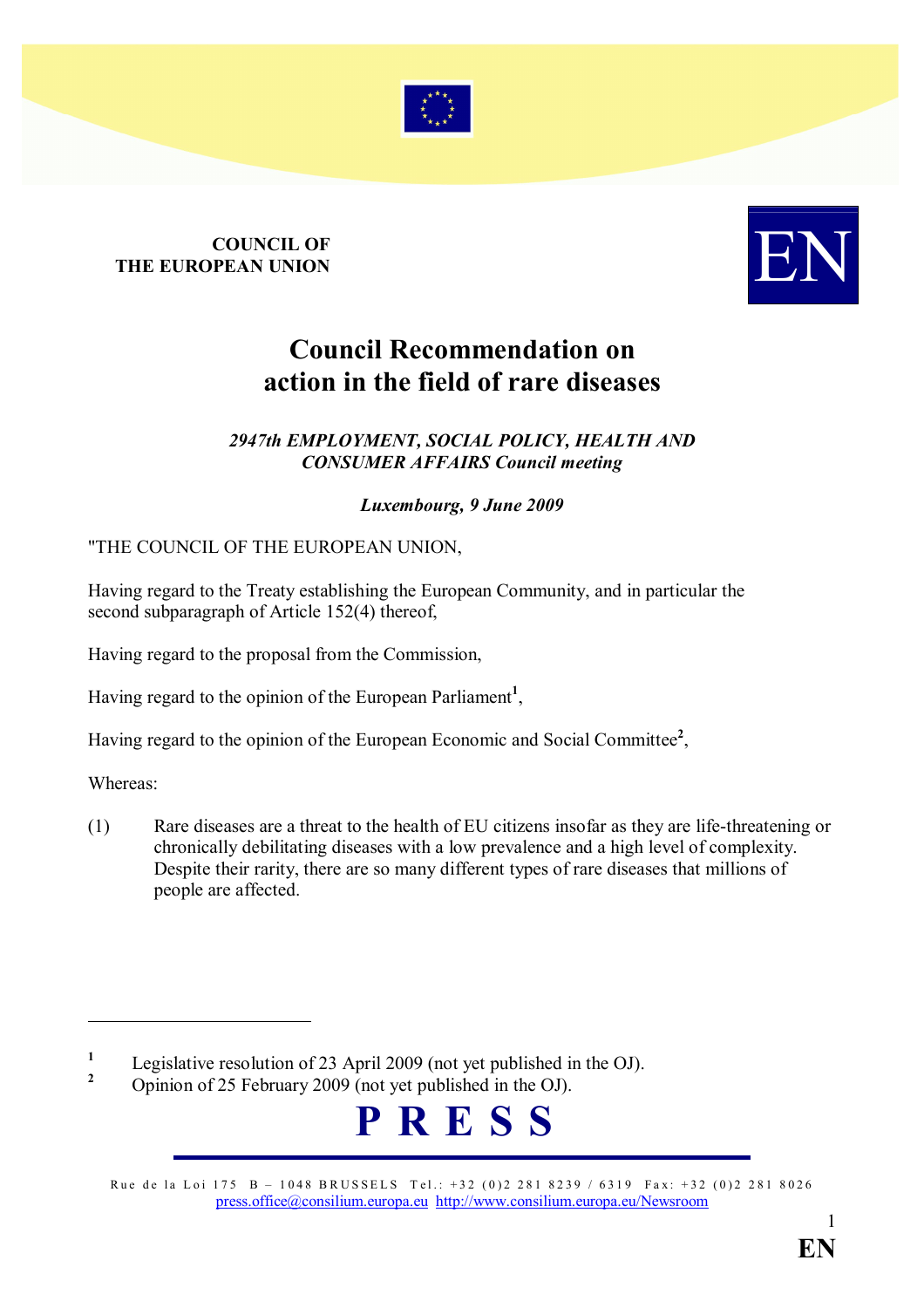- (2) The principles and overarching values of universality, access to good quality care, equity and solidarity, as endorsed in the Council conclusions on common values and principles in EU health systems of 2 June 2006, are of paramount importance for patients with rare diseases.
- (3) The Community Action Programme on Rare Diseases, including genetic diseases, was adopted for the period 1 January 1999 to 31 December  $2003<sup>3</sup>$ . This programme defined the prevalence for a rare disease as affecting no more than 5 per 10 000 persons in the EU. A more refined definition based on updated scientific review, taking into account both prevalence and incidence, will be developed using the Second Community Health Programme<sup>4</sup> resources.
- (4) Regulation (EC) No 141/2000 of the European Parliament and of the Council of 16 December 1999 on orphan medicinal products<sup>5</sup> provides that a medicinal product shall be designated as an "orphan medicinal product" when intended for the diagnosis, prevention or treatment of a life-threatening or chronically debilitating condition affecting not more than 5 in 10 000 persons in the Community when the application is made.
- (5) It is estimated that between 5 000 and 8 000 distinct rare diseases exist today, affecting between 6 % and 8 % of the population in the course of their lives. In other words, although rare diseases are characterised by low prevalence for each of them, the total number of people affected by rare diseases in the EU is between 27 and 36 million. Most of them suffer from less frequently-occurring diseases affecting one in 100 000 people or less. These patients are particularly isolated and vulnerable.
- (6) Because of their low prevalence, their specificity and the high total number of people affected, rare diseases call for a global approach based on special and combined efforts to prevent significant morbidity or avoidable premature mortality, and to improve the quality of life and socio-economic potential of affected persons.
- (7) Rare diseases were one of the priorities of the Community's Sixth Framework Programme for Research and Development<sup>6</sup> and continue to be a priority for action in its Seventh Framework Programme for Research and Development<sup>7</sup>, as developing new diagnostics and treatments for rare disorders, as well as performing epidemiological

 $\frac{1}{3}$  Decision No 1295/1999/EC of the European Parliament and of the Council of 29 April 1999 adopting a programme of Community action on rare diseases within the framework for action in the field of public health (1999 to 2003) (OJ L 155, 22.6.1999, p. 1). Decision repealed by Decision No 1786/2002/EC (OJ L 271, 9.10.2002, p. 1).

<sup>4</sup> Decision No 1350/2007/EC of the European Parliament and of the Council of 23 October 2007 establishing a second programme of Community action in the field of health (2008-2013) (OJ L 301, 20.11.2007, p. 3).

<sup>5</sup> OJ L 18, 22.1.2000, p. 1.

<sup>6</sup> Decision No 1513/2002/EC of the European Parliament and of the Council of 27 June 2002 concerning the Sixth Framework Programme of the European Community for research, technological development and demonstration activities, contributing to the creation of the European Research Area and to innovation (2002 to 2006) (OJ L 232, 29.8.2002, p. 1).

<sup>7</sup> Decision No 1982/2006/EC of the European Parliament and of the Council of 18 December 2006 concerning the Seventh Framework Programme of the European Community for research, technological development and demonstration activities (2007-2013) (OJ L 412, 30.12.2006, p. 1).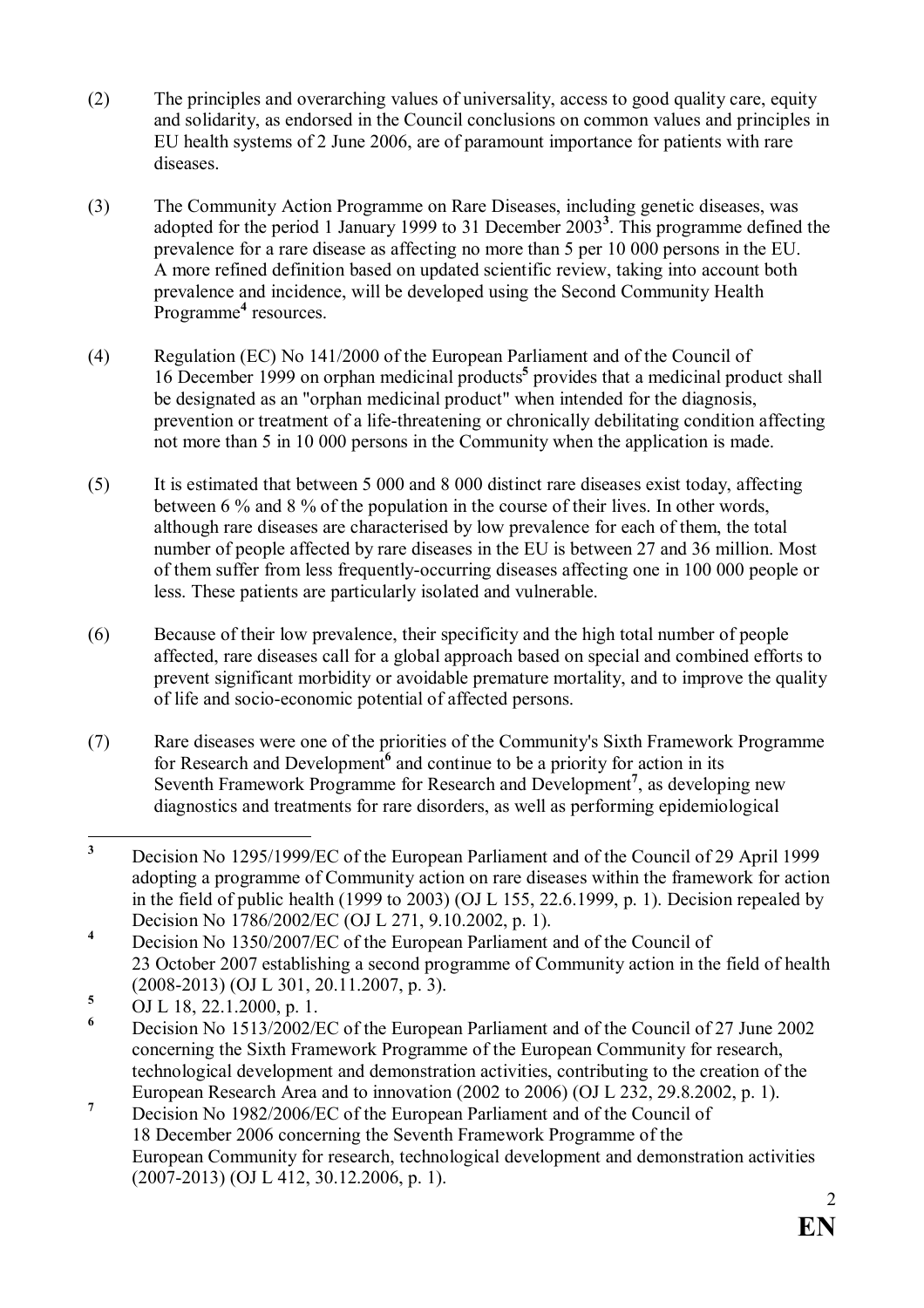research on those disorders, require multi-country approaches in order to increase the number of patients for each study.

- (8) The Commission, in its White Paper "Together for Health: A Strategic Approach for the EU 2008-2013" of 23 October 2007, which develops the EU Health Strategy, identified rare diseases as a priority for action.
- (9) In order to improve the coordination and coherence of national, regional and local initiatives addressing rare diseases and cooperation between research centres, relevant national actions in the field of rare diseases could be integrated into plans or strategies for rare diseases.
- (10) According to the Orphanet database, of the thousands of known rare diseases for which a clinical identification is possible, only 250 of them have a code in the existing International Classification of Diseases (ICD) (10th version). An appropriate classification and codification of all rare diseases is necessary in order to give them the necessary visibility and recognition in national health systems.
- (11) In 2007 the World Health Organisation (WHO) launched the process of revision of the 10th version of the ICD in order to adopt the new, 11th version of this classification at the World Health Assembly in 2014. The WHO has appointed the Chair of the EU Rare Diseases Task Force as the Chair of the Topic Advisory Group on Rare Diseases in order to contribute to this process of revision, providing proposals for codification and classification of rare diseases.
- (12) The implementation of a common identification of rare diseases by all the Member States would strongly reinforce the contribution of the EU in this Topic Advisory Group and would facilitate cooperation at Community level in the field of rare diseases.
- (13) In July 2004, a Commission High Level Group on Health Services and Medical Care was established to bring together experts from all Member States to work on practical aspects of collaboration between national health systems in the EU. One of this High Level Group's working groups is focusing on European Reference Networks (ERNs) for rare diseases. Some criteria and principles for ERNs have been developed, including their role in tackling rare diseases. ERNs could also serve as research and knowledge centres, treating patients from other Member States and ensuring the availability of subsequent treatment facilities where necessary.
- (14) The Community added value of ERNs is particularly high for rare diseases by reason of the rarity of these conditions, which implies both a limited number of patients and a scarcity of expertise within a single country. Gathering expertise at European level is therefore paramount in order to ensure equal access to accurate information, appropriate and timely diagnosis and high quality care for rare disease patients.
- (15) In December 2006 an expert group of the European Union Rare Diseases Task Force issued a report "Contribution to policy shaping: For a European collaboration on health services and medical care in the field of rare diseases" to the High Level Group on Health Services and Medical Care. The expert group report outlines, inter alia, the importance of identifying centres of expertise and the roles that such centres should fulfil. It is also agreed that, in principle and where possible, expertise should travel rather than patients themselves. Some measures called for in the report are included in this Recommendation.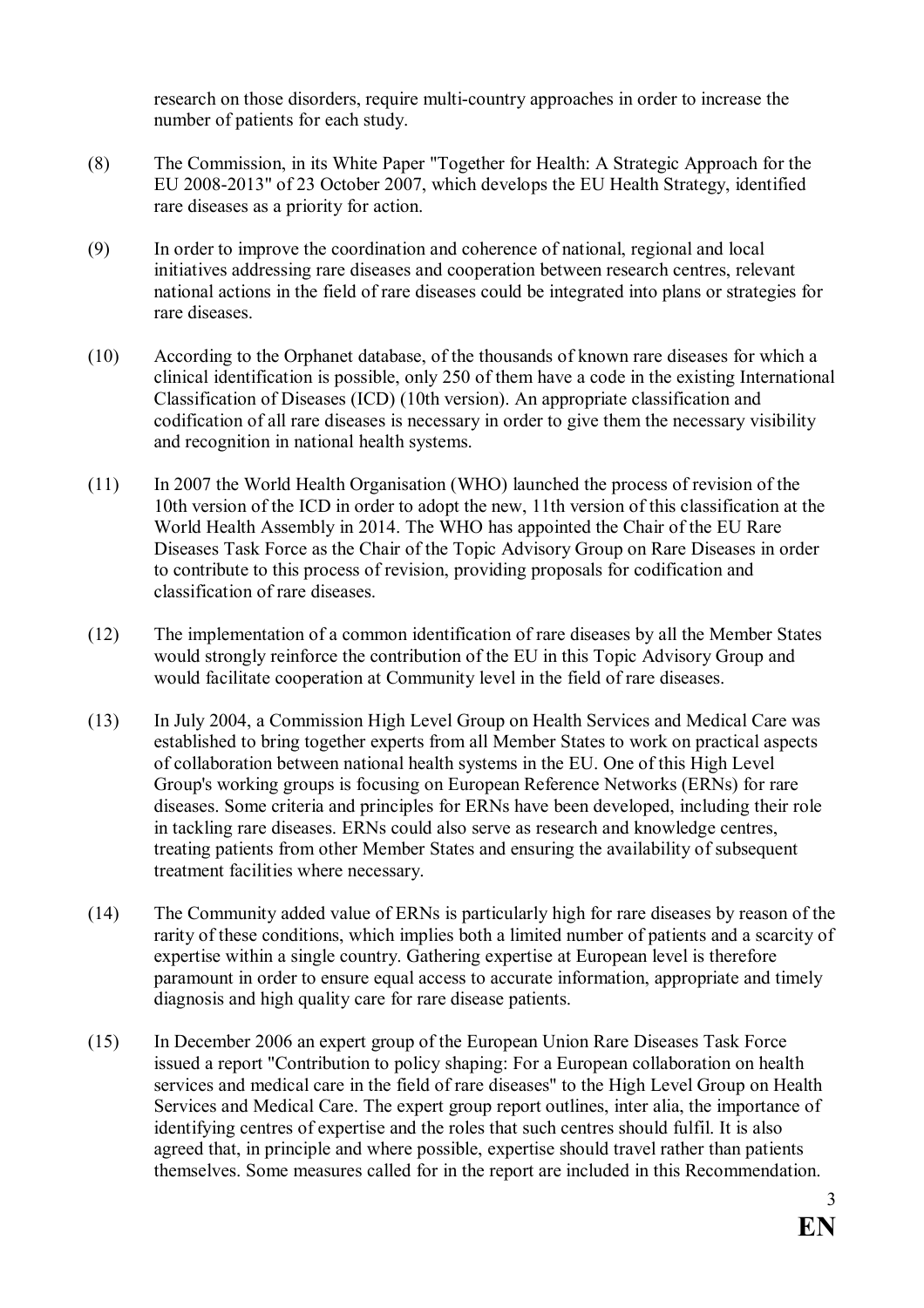- (16) Cooperation and knowledge sharing between centres of expertise has proven to be a very efficient approach to dealing with rare diseases in Europe.
- (17) The centres of expertise could follow a multidisciplinary approach to care, in order to address the complex and diverse conditions implied by rare diseases.
- (18) The specificities of rare diseases a limited number of patients and a scarcity of relevant knowledge and expertise – single them out as a unique domain of very high added value of action at Community level. This added value can especially be achieved through gathering national expertise on rare diseases which is scattered throughout the Member States.
- (19) It is of utmost importance to ensure an active contribution of the Member States to the elaboration of some of the common instruments foreseen in the Commission Communication on rare diseases: Europe's challenges of 11 November 2008, especially on diagnostics and medical care and European guidelines on population screening. This could be also the case for the assessment reports on the therapeutic added value of orphan medicinal products, which could contribute to accelerating the price negotiation at national level, thereby reducing delays for access to orphan drugs for rare diseases patients.
- (20) The WHO defined empowerment of patients as a "pre-requisite for health" and encouraged a "proactive partnership and patient self-care strategy to improve health outcomes and quality of life among the chronically ill"<sup>8</sup>. In this sense, the role of independent patient groups is crucial both in terms of direct support to individuals living with the disease and in terms of the collective work they carry out to improve conditions for the community of rare disease patients as a whole and for the next generations.
- (21) Member States should aim to involve patients and patients' representatives in the policy process and seek to promote the activities of patient groups.
- (22) The development of research and healthcare infrastructures in the field of rare diseases requires long-lasting projects and therefore an appropriate financial effort to ensure their sustainability in the long term. This effort would notably maximise the synergy with the projects developed under the Second Community Health Programme, the Seventh Framework Programme for Research and Development and the successors of these programmes,

HEREBY RECOMMENDS that Member States:

### I. Plans and strategies in the field of rare diseases

(1) Establish and implement plans or strategies for rare diseases at the appropriate level or explore appropriate measures for rare diseases in other public health strategies, in order to aim to ensure that patients with rare diseases have access to high quality care, including diagnostics, treatments, habilitation for those living with the disease and, if possible, effective orphan drugs, and in particular:

 8 http://www.euro.who.int/Document/E88086.pdf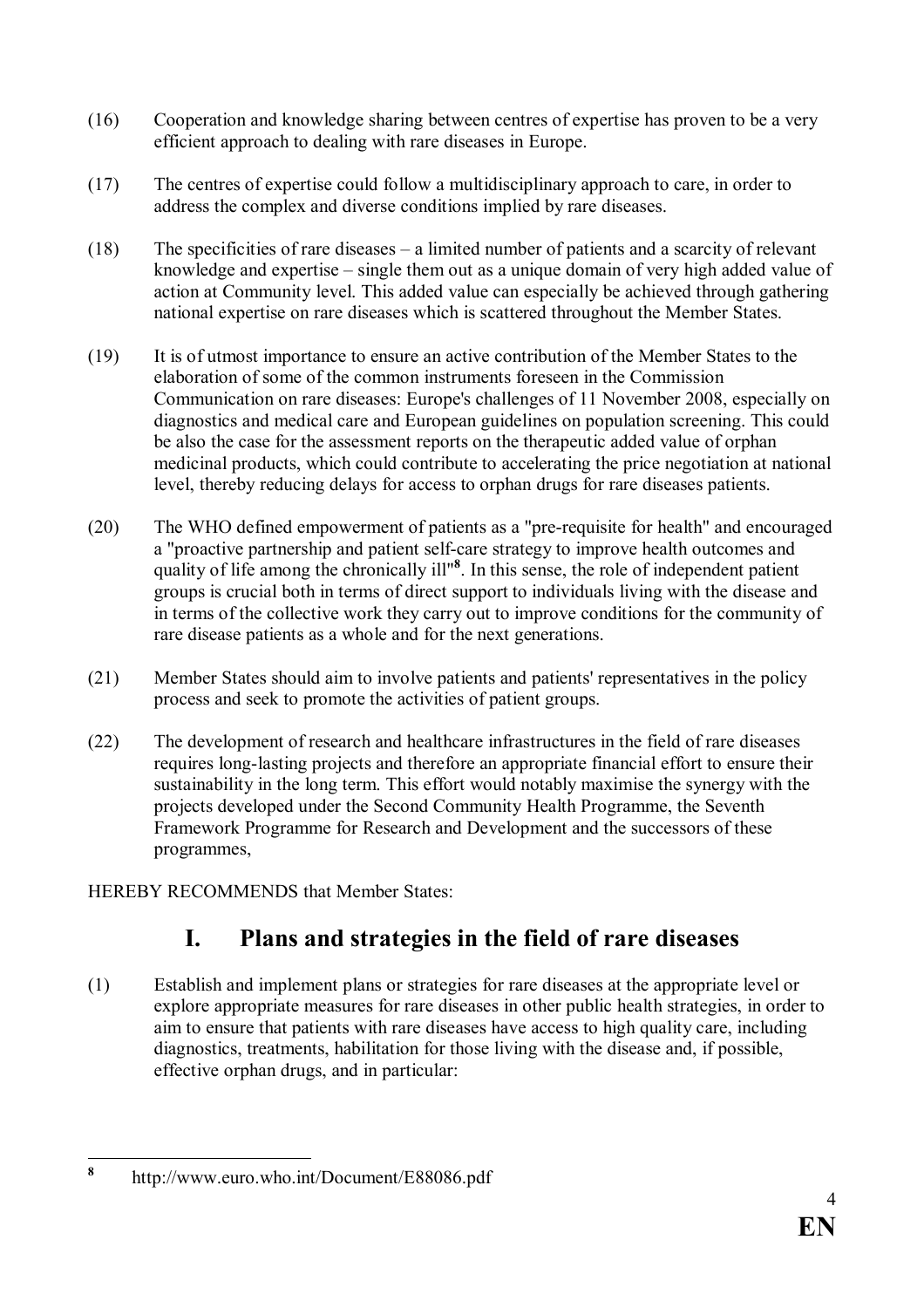- (a) elaborate and adopt a plan or strategy as soon as possible, preferably by the end of 2013 at the latest, aimed at guiding and structuring relevant actions in the field of rare diseases within the framework of their health and social systems;
- (b) take action to integrate current and future initiatives at local, regional and national levels into their plans or strategies for a comprehensive approach;
- (c) define a limited number of priority actions within their plans or strategies, with objectives and follow-up mechanisms;
- (d) take note of the development of guidelines and recommendations for the elaboration of national action for rare diseases by relevant authorities at national level in the framework of the ongoing European Project for Rare Diseases National Plans Development (EUROPLAN) selected for funding over the period 2008-2011 in the first programme of Community action in the field of public health<sup>9</sup>.

#### II. Adequate definition, codification and inventorying of rare diseases

- (2) Use for the purposes of Community-level policy work a common definition of rare disease as a disease affecting no more than 5 per 10 000 persons.
- (3) Aim to ensure that rare diseases are adequately coded and traceable in all health information systems, encouraging an adequate recognition of the disease in the national healthcare and reimbursement systems based on the ICD while respecting national procedures.
- (4) Contribute actively to the development of the EU easily accessible and dynamic inventory of rare diseases based on the Orphanet network and other existing networks as referred to in the Commission Communication on rare diseases.
- (5) Consider supporting at all appropriate levels, including the Community level, on the one hand, specific disease information networks and, on the other hand, for epidemiological purposes, registries and databases, whilst being aware of an independent governance.

#### III. Research on rare diseases

- (6) Identify ongoing research and research resources in the national and Community frameworks in order to establish the state of the art, assess the research landscape in the area of rare diseases, and improve the coordination of Community, national and regional programmes for rare diseases research.
- (7) Identify needs and priorities for basic, clinical, translational and social research in the field of rare diseases and modes of fostering them, and promote interdisciplinary cooperative approaches to be complementarily addressed through national and Community programmes.

 9 Decision No 1786/2002/EC of the European Parliament and of the Council of 23 September 2002 adopting a programme of Community action in the field of public health (2003-2008) (OJ L 271, 9.10.2002, p. 1).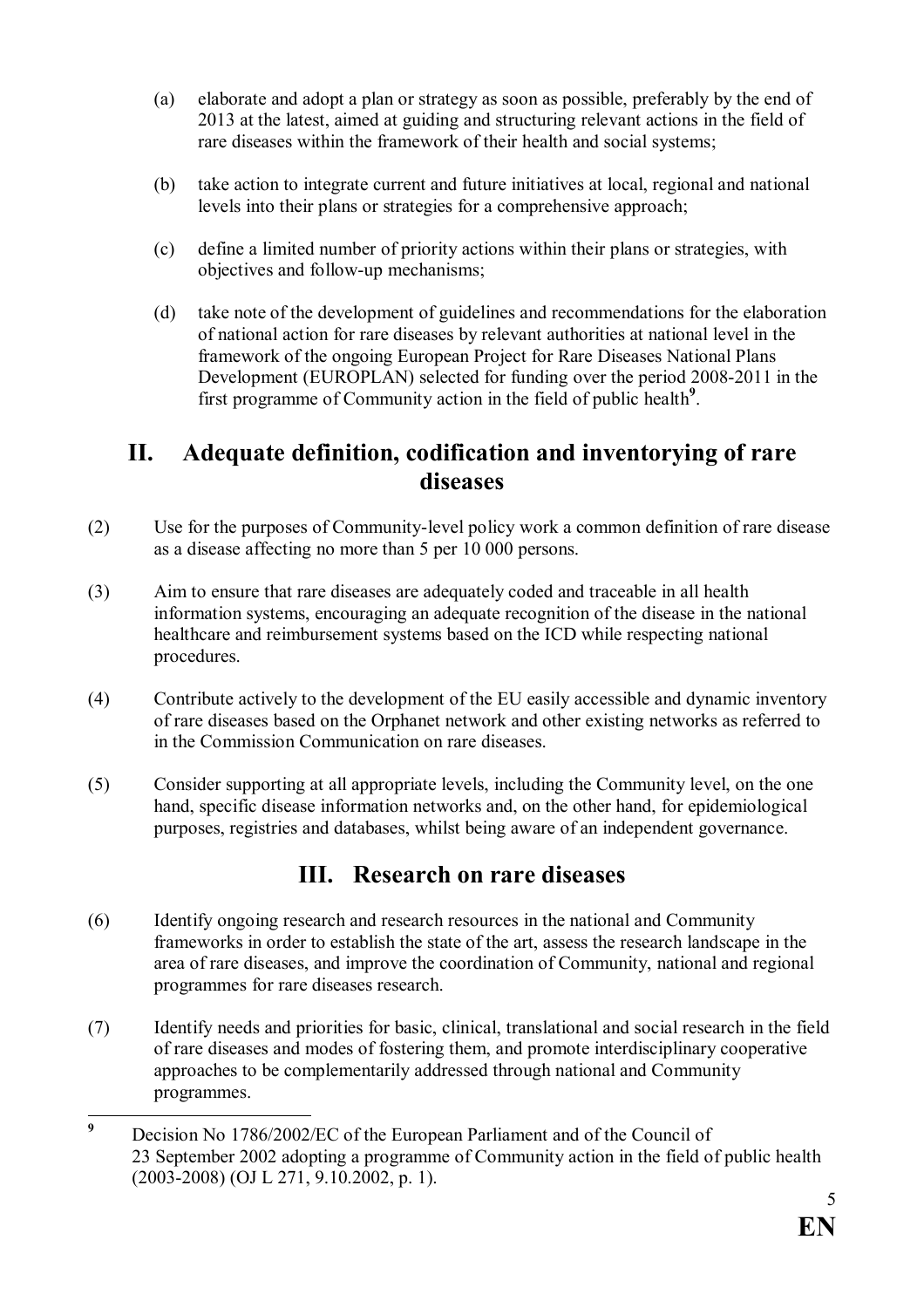- (8) Foster the participation of national researchers in research projects on rare diseases funded at all appropriate levels, including the Community level.
- (9) Include in their plans or strategies provisions aimed at fostering research in the field of rare diseases.
- (10) Facilitate, together with the Commission, the development of research cooperation with third countries active in research on rare diseases and more generally with regard to the exchange of information and the sharing of expertise.

#### IV. Centres of expertise and European reference networks for rare diseases

- (11) Identify appropriate centres of expertise throughout their national territory by the end of 2013, and consider supporting their creation.
- (12) Foster the participation of centres of expertise in European reference networks respecting the national competences and rules with regard to their authorisation or recognition.
- (13) Organise healthcare pathways for patients suffering from rare diseases through the establishment of cooperation with relevant experts and exchange of professionals and expertise within the country or from abroad when necessary.
- (14) Support the use of information and communication technologies such as telemedicine where it is necessary to ensure distant access to the specific healthcare needed.
- (15) Include, in their plans or strategies, the necessary conditions for the diffusion and mobility of expertise and knowledge in order to facilitate the treatment of patients in their proximity.
- (16) Encourage centres of expertise to be based on a multidisciplinary approach to care when addressing rare diseases.

#### V. Gathering the expertise on rare diseases at European level

- (17) Gather national expertise on rare diseases and support the pooling of that expertise with European counterparts in order to support:
	- (a) the sharing of best practices on diagnostic tools and medical care as well as education and social care in the field of rare diseases;
	- (b) adequate education and training for all health professionals to make them aware of the existence of these diseases and of resources available for their care;
	- (c) the development of medical training in fields relevant to the diagnosis and management of rare diseases, such as genetics, immunology, neurology, oncology or paediatrics;